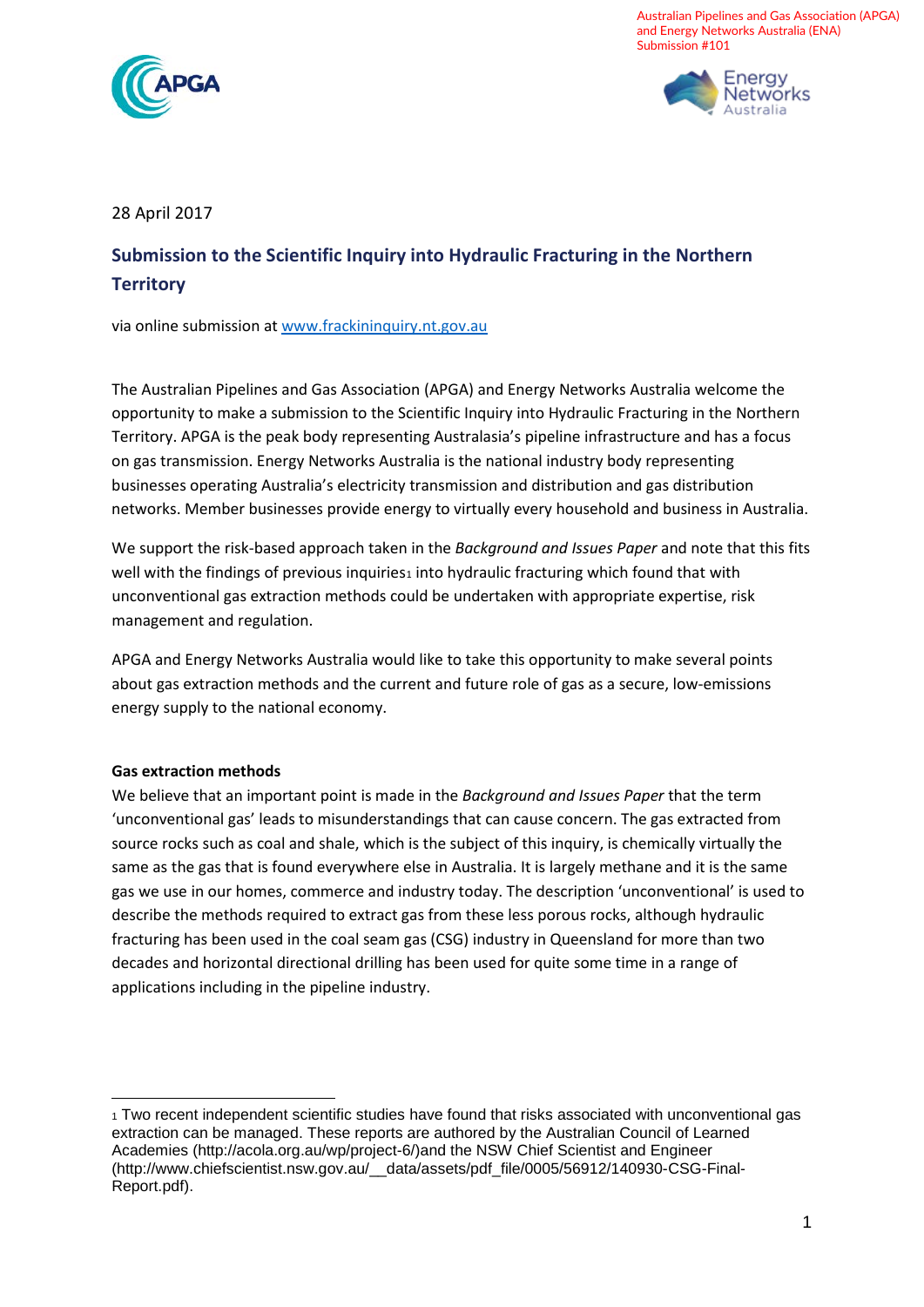



## **Findings from inquiries**

Inquiries into unconventional gas extraction in Australia have looked at both coal seam gas and shale gas. These independent reviews have found that, with appropriate expertise, risk management and regulation, unconventional gas extraction can be done safely. Improved drilling and well construction technology mean the wells are very safe and any leaks are minimised. Steel and cement casings are used to isolate wells from the surrounding geological strata and from aquifers. Wells are monitored to ensure their continuing integrity, for example for leakage, erosion, structural integrity and the impacts of pressure, and for cathodic protection when that is required. The longer wells required for the extraction of shale gas would be equally wellconstructed in line with the high level of engineering professionalism that characterises gas production construction in Australia. Methods for drilling bores have been well established over decades in agricultural, industrial and domestic practices in Australia. Drilling wells for shale gas extraction is technically more challenging but poses no additional risk of contamination of water resources when industry best practice is used.

#### **Chemicals**

The BTEX chemicals previously used elsewhere for hydraulic fracturing are no longer used and in any case they are banned in the Northern Territory. Sand and water are the major components of the fluid used and any chemicals that are used are in everyday use in many household applications.

#### **Land access**

CSG has been extracted for commercial purposes in Queensland for two decades and, while land access may have been sub-optimally negotiated in the more recent period of rapid expansion, lessons have been learned. Authentic stakeholder engagement is key to the success of the industry and improvements in the ways industry and landowners work together have led to more than 5000 land access agreements have been signed in Queensland which is a testament to co-existence between landholders and the gas industry. We acknowledge that there are a range of views in any community. There are farmer, local business and landholder groups that support unconventional gas development – they recognise that land use patterns change over time and that diversification of income streams can be a benefit. There are also groups that have concerns about gas extraction in their communities and gas producers make efforts to communicate with all these groups.

#### **Gas use in Australia**

Gas is the single largest source of energy for Australia's manufacturing industry. It is a vital ingredient for the manufacturing of, plastics, fertiliser, many household products, chemicals and explosives. It is an essential feedstock for these industries and in many cases there is no substitute. Gas is also vital for industries requiring constant very high temperatures, for example in brick and glass-making or in the hygienic disposal of medical waste and associated biohazards.

Gas supplies as much energy to Australia's households and industry as electricity does, and gas is also used to generate electricity. Almost 70 per cent of Australian homes (6.5 million) use mains or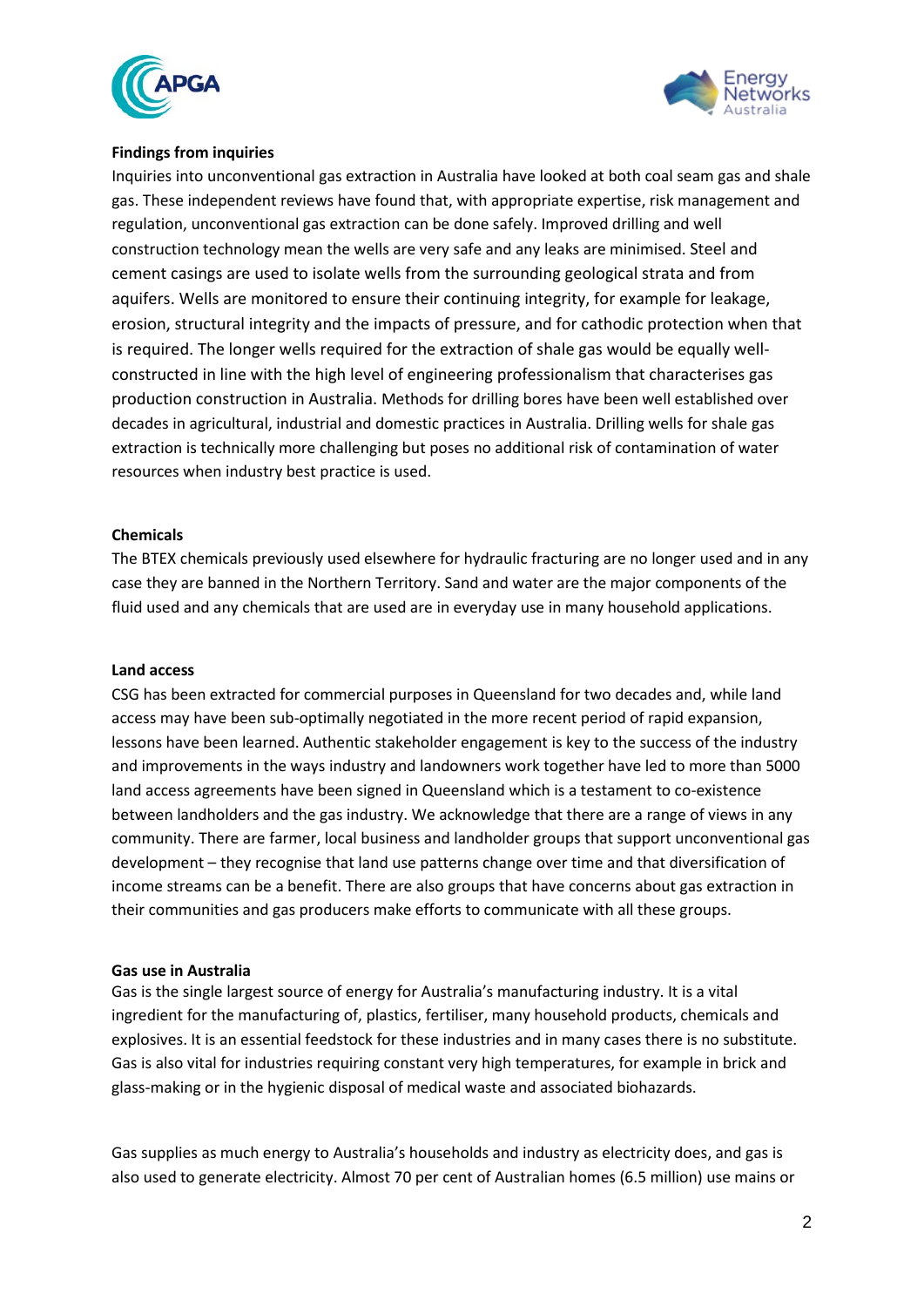



bottled gas. Mains gas is delivered safely to homes, commerce and industry through extensive networks of underground transmission and distribution pipelines and the security of supply is second to none.

# **Carbon emissions**

Natural gas used directly in the home for cooking and heating has one quarter of the carbon emissions of electricity generated by coal, and electricity generated in gas-fired power stations has half of the emissions of coal-fired electricity generation. Australia has committed to meeting the emissions reductions outlined in the COP21 Paris Agreement and gas has a key role to play in ensuring Australia delivers on that commitment while maintaining a reliable and affordable energy sector.

## **The future role of gas**

Gas-fired electricity generation is quick to start-up and quick to shut-down which makes it an ideal part of an energy system with an increasing component of energy generated from intermittent renewable resources. But backing up intermittent generators and supplying power to meet peak demand is just one of its future roles. By using co-generation and tri-generation, gas can provide heating, cooling and electricity to businesses and buildings that use it as a preferred energy source, such as restaurants. Its role as an essential feedstock will continue, and it will continue to be used for high-temperature applications in manufacturing and other industries. Gaseous fuels such as compressed natural gas (CNG), liquefied natural gas (LNG) and liquefied petroleum gas (LPG) will become an increasingly important source of low-emission fuel in the transport industry. Already, there are around 380,000 gas vehicles in Australia. As we continue to cut carbon emissions through the 21<sup>st</sup> century, transformational technologies including biogas, hydrogen and carbon capture and storage will be integrated with natural gas to further reduce emissions. These technologies exist today and, with further work, they should be able to be integrated into the current gas distribution system with little disruption.